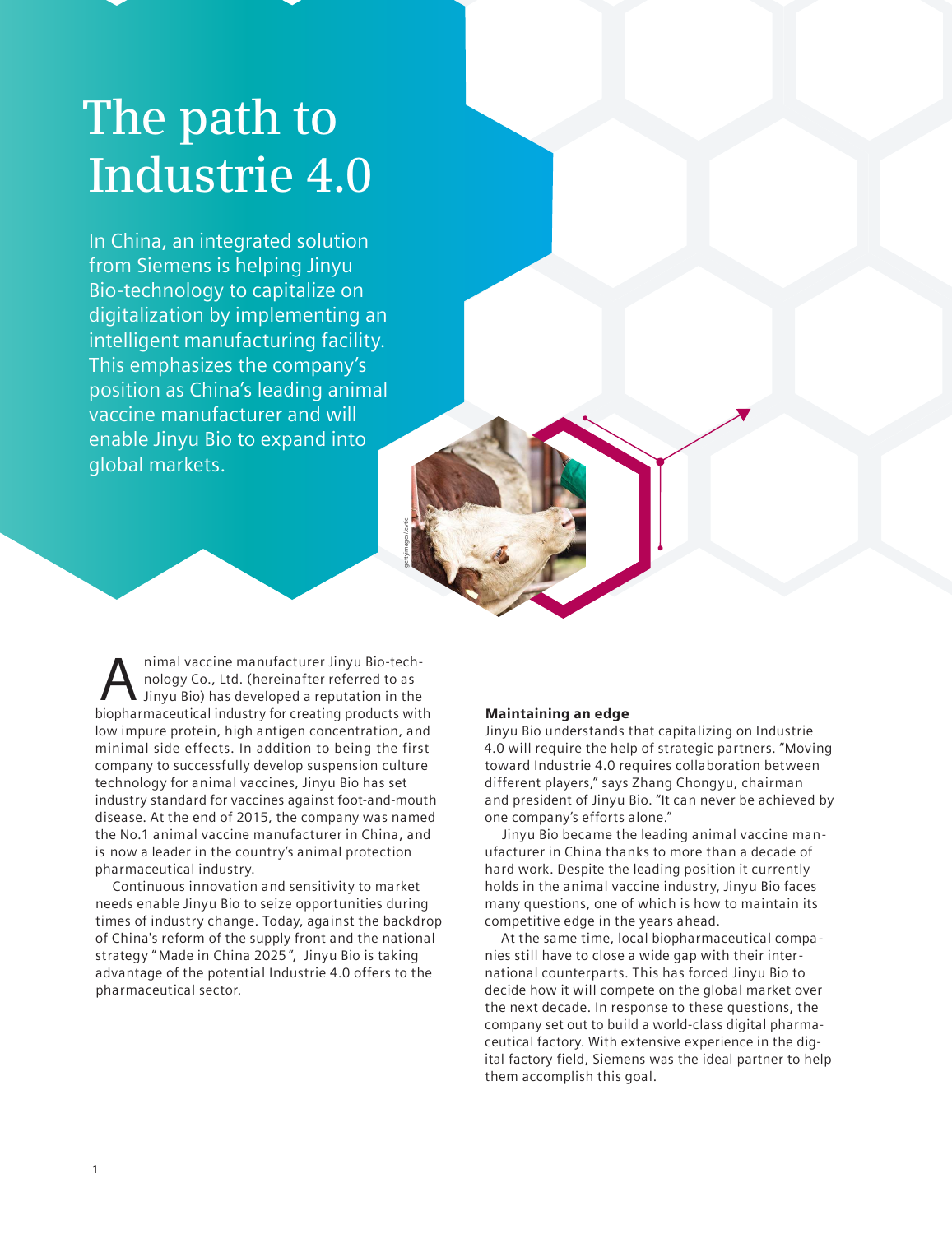gettyimages/Jevtic

**Consulting-based** services

### A new model

In the conventional business model for offering products, a supplier tells the customer what equipment, systems, and software are available, and what problems it can solve with them before the customer decides whether they will make a purchase. However, this method of engagement does not give the customer an in-depth understanding of how to address their issues, nor does it tell them what the new solution offered to them. returns/benefits they can expect from implementing

This was precisely Jinyu Bio's predicament. The company was trying to embrace digitalization as this is what the change process demanded, but it lacked effective and systematic implementation methods.

In an effort to overcome the limitations of traditional customer/supplier interaction, Siemens adopted a new business model – one that featured consultingbased services and an integrated solution for addressing Jinyu Bio's needs. Siemens held workshops discussing expectations, site surveys, and focus groups to fully understand the factory's status quo at Jinyu Bio and analyzed the existing problems in production, R&D, marketing, technology, operations, and maintenance. Siemens then delivered diagnostic and consulting reports before offering solutions to address Jinyu Bio's challenges.

## **Defining roles**

Overall planning group, 6 expert teams

Siemens communicated with the customer throughout the consulting process. To identify Jinyu Bio's pain points, Siemens appointed an overall planning group and six expert teams.

These Siemens experts worked with Jinyu Bio employees at all levels, including its leadership, Approaching Industrie 4.0 from different perspectives, Jinuy staff all had similar questions, such as what the digital pharmaceutical factory would consist of management, team leaders, and shopfloor operators. and how their roles should be defined.

To this end, Siemens organized a knowledgesharing session with all the employees at Jinyu Bio which focused on Industrie 4.0, the latest developments of smart factories and reference cases in various sectors in China. Taking Siemens Industrial Automation Products Ltd., Chengdu (SEWC) and Siemens Electronics Works Amberg (EWA) as examples, the elements of a smart factory were demonstrated. Siemens also gave a workshop for people in various functions at Jinyu Bio and encouraged them to communicate with each other and share their ideas and expectations.

Activities of this kind allowed Siemens not only to identify the actual needs of Jinyu Bio employees, but also generated enthusiasm for the digital transformation, setting the stage for later research and project execution.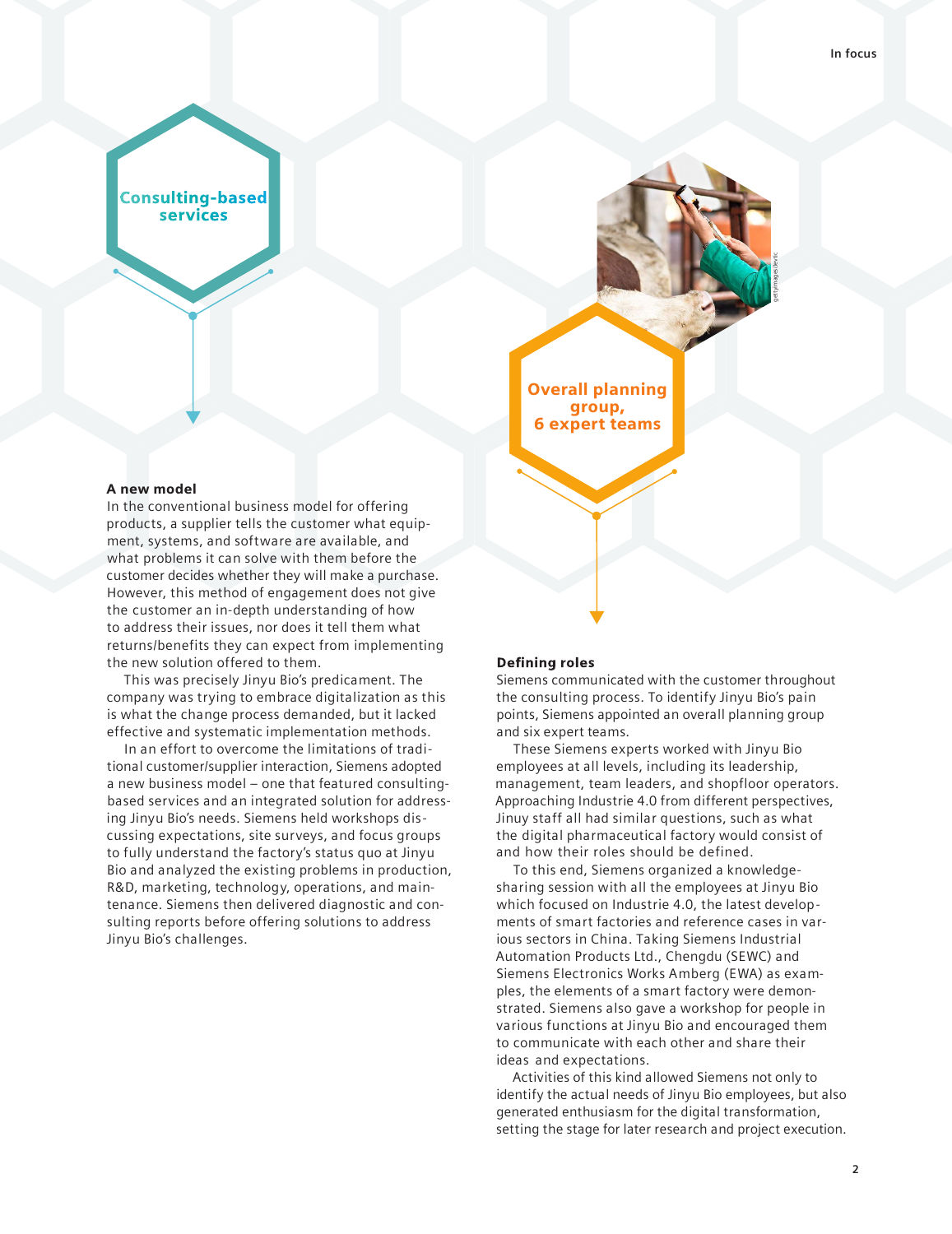**In focus**

## In-depth analysis

## Identifying issues

After a comprehensive and in-depth analysis of the optimization. Jinyu Bio factory,Siemens identified several fields of

First and foremost, pieces of equipment were isolated from one another and there was no digital pharmaceutical companies throughout the process industry. Unlike assembly lines deployed in discrete industries, medicinal products such as vaccines are manufactured in batches, that is, in a pharmaceutical factory where all processes and units including controllers are independent. This results in information silos, along with decentralized roles and responsibilities. data flow. This problem is commonly encountered at

Secondly, the products lacked traceability with data manually recorded and there were potential data compliance risks. Currently, Jinyu Bio relies on paperwork to give production instructions and record production data, which can cause issues such as missing data and records, mistakes, and incomplete data retrieval. In the event of a quality problem, it was complicated to track down what went wrong. This is problematic because pharmaceutical products are subject to strict review and approval from relevant national regulators, including the China Food and Drug Administration (CFDA), which requires 100% traceability of the production process.

In addition, many critical production steps rely on the experience of frontline employees. Without systematic data management, important information is only known to senior operators but not written down. As a result, when personnel changes occur, there is often inconsistent knowledge transfer, which negatively impacts product quality.

3-to-5 year implementation plan, MES, Simatic IT eBR, ...

## A customized solution

After identifying issues and talking with Jinyu Bio personnel, it was determined that the factory's needs could not be met merely by traditional PLCs. So implementation plan involving a number of hardware and software systems. Siemens proposed a three-to-five year Industrie 4.0

As part of this plan, Siemens will initially provide an integrated automation solution, with Simatic S7-1500 deployed for automation of individual equipment and Simatic PCS 7 as the overall process control system for production automation. Not only will it utilize industry networks for linking all equipment and production lines into a well-connected factory, but Jinyu Bio will also deploy a Manufacturing Execution System (MES) using Simatic IT eBR to enable material tracking and control from raw materials all pharma-specific documentation and release of the drugs. A key benefit of Simatic IT eBR is end-to-end the way to the finished product.

The customized solution will also feature a Siemens Comos platform to fully support the factory's future equipment operation and maintenance. With Comos, Jinyu Bio can comprehensively manage the progress and execution of the project in a transparent manner. Siemens will also provide its XHQ Operations Intelligence software to collect and manage Jinyu Bio's production, operation and maintenance data in a centralized system. This will include the use of powerful data interfaces for interaction with the commonly used database and conventional file systems in the market.

Data is the core of digital factory solutions. Based on the software systems to be implemented, Jinyu Bio can obtain mass data during the production process. ships between process parameters and First Pass Yield process and product yield. Through further analysis, it can also define relation- (FPY), thus significantly improving the production

Because this solution covers both management and digital improvements, Jinyu Bio accepted the proposed solution and signed the contracts for the MES and Comos systems. In the coming years, a series of digital factory solutions including Simatic PCS 7, XHQ, and Siemens Process Analytical Technology (SIPAT) will be strategically deployed.